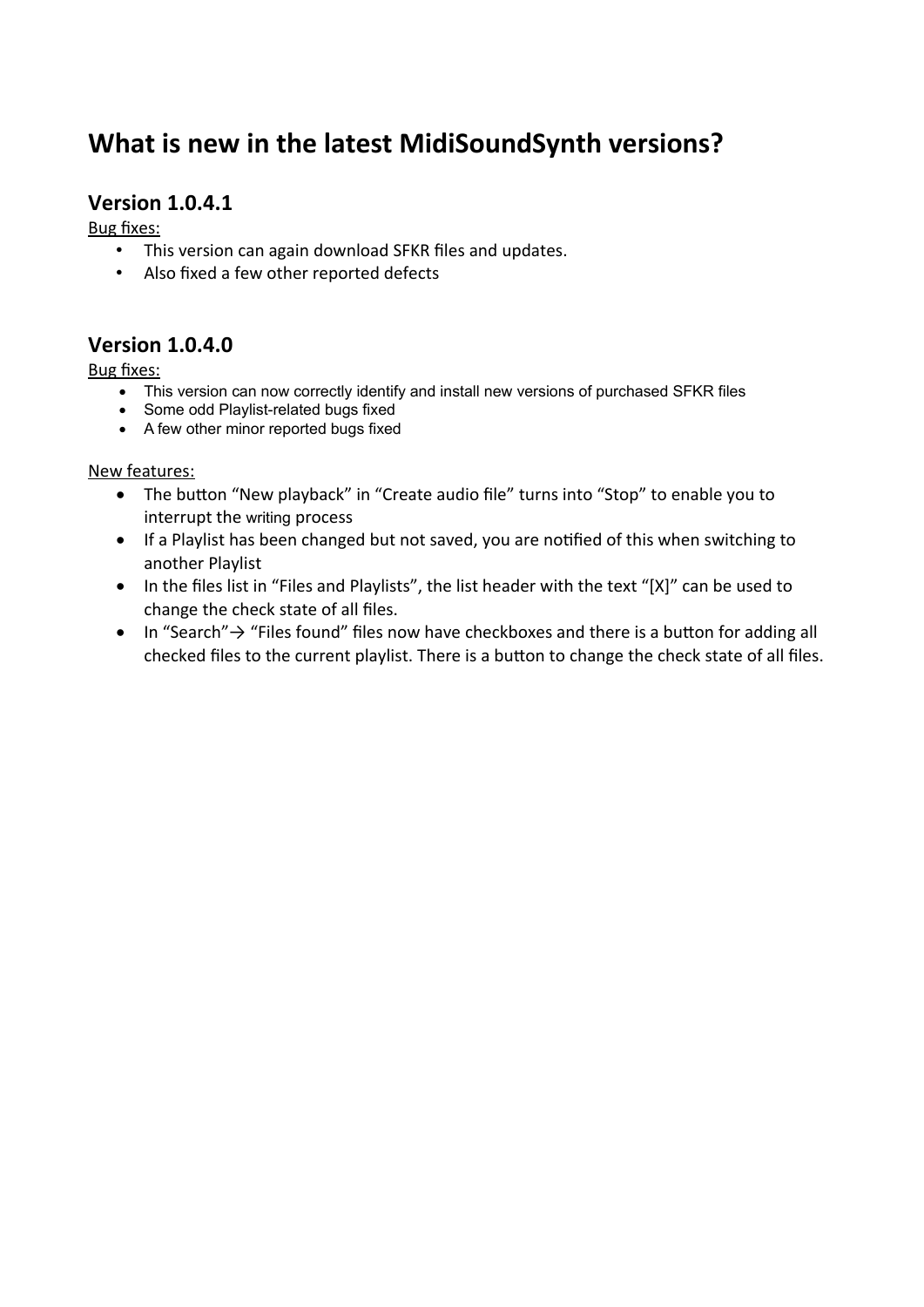| s Midikar                                                                              |           | Search | Playlist |              |
|----------------------------------------------------------------------------------------|-----------|--------|----------|--------------|
| $\hat{\phantom{a}}$<br><b>Files found</b>                                              |           |        |          |              |
| Enter search phrase (incl. wildcards)                                                  | *angel*   |        |          | Search now   |
|                                                                                        |           |        |          |              |
| C:\midi files\ampico-01\Adeste Fideles, Hark The Herald Angels Sing - 721001A.mid<br>√ |           |        |          |              |
| $\checkmark$                                                                           |           |        |          | $\checkmark$ |
| Add checked to Playlist<br>Open File                                                   | $[X]$ All |        |          | Close (ESC)  |

#### Other:

 This version is compiled with Google's Skia graphics library. Skia is an open source library for drawing 2D Text, Geometries, Images, focused on accurate, high quality and high performance rendering, which provides common APIs that work across a variety of hardware and software platforms. Skia serves as the graphics engine for Google Chrome and Chrome OS, Android, Flutter, Xamarin, Mozilla Firefox and Firefox OS, and many other products. (The file sk4d.dll has to be present in the same folder as the executable.)

## **Version 1.0.3.4**

#### Bug fixes:

- Version 1.0.3.3 introduced a serious bug: it was impossible to evaluate the program (during the 30 days evaluation period)
- A few more bugs fixed

## **Version 1.0.3.3**

Bug fixes:

A few more bugs introduced in version 1.0.3.1 fixed

## **Version 1.0.3.2**

Bug fixes:

A few bugs introduced in version 1.0.3.1 fixed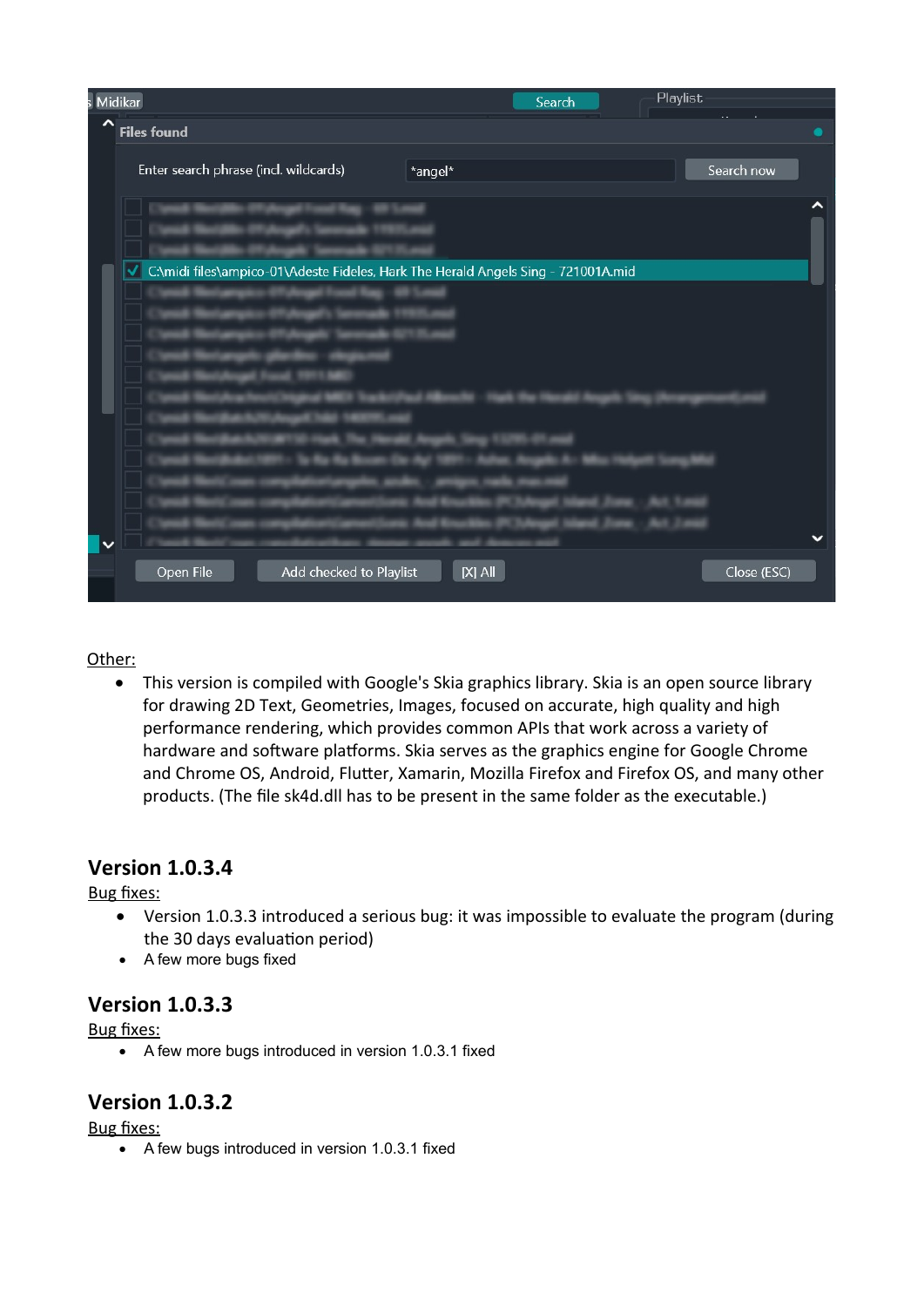# **Version 1.0.3.1**

Bug fixes:

- Since version 1.0.2.0, the menu for selecting a SoundFont for a MIDI channel has been empty
- The option to always keep MIDI channel 4 muted (in Options) was not applied to the currently opened MIDI
- The SoundFont information for the newly introduced Berlin Orchestra SoundFont was missing in all other
- The button "MIDI Channels" has now a dropdown menu with two items: one to play all channels - useful ifs ome channel has been muted - and an alternative way to set the "Keep MIDI Channel 4 muted" status

| MIDI Channels    |                           | Main Effects      |  | way   Create au |  |
|------------------|---------------------------|-------------------|--|-----------------|--|
| Ch <sub>07</sub> |                           | Play all channels |  |                 |  |
| MSSGoldSF2       | Keep MIDI Channel 4 muted |                   |  |                 |  |
|                  |                           | <b>GMGSXZ.STZ</b> |  |                 |  |

# **Version 1.0.3.0**

Bug fixes:

• A few reported bugs fixed

#### New features:

 The About dialog has a new button, "Open Registration code file", which you can use if you have saved the registration code file MidiSoundSynth.slp in another location than "Documents" or "Documents\MidiSoundSynth"

 MidiSoundSynth now keeps track of SoundFont versions for commercial SoundFonts in the SFKR format and offers to download and install the latest version

 MidiSoundSynth now displays available SFKR+MidiSoundSynth packages (in page "Install SFKR files") as a scrollable list.

# **Version 1.0.2.1**

Bug fixes:

• A few reported bugs fixed

# **Version 1.0.2.0**

Bug fixes:

• Sometime when changing the SoundFont Preset while playing, MidiSoundSynth would randomly freeze.

 On rare occasions, randomly, the very first notes in a file with notes at time 0, may have been lost in playback

 MidiSoundSynth can save Arranagements in a special ".mss" file, but not everything was properly read back when the file wasreopened.

- MP4 files were broken.
- Could not download and install the MSSKetronSD1000 XL SoundFont
- A few reported bugs fixed

New features: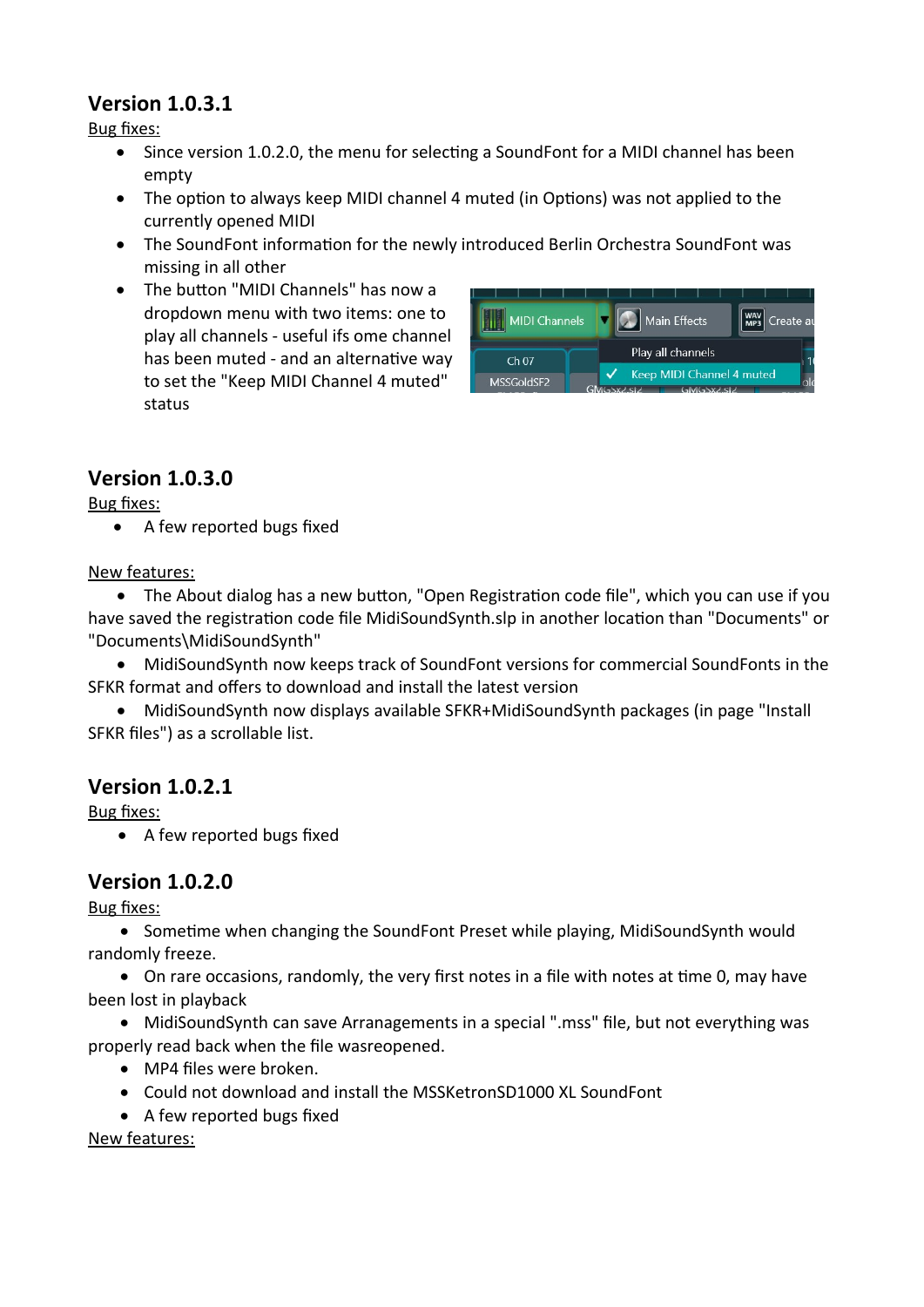You can save the current set of Main Effects to be used as default when opening MIDI files in the future. On the Effects page, there is a new button. On the Effects page, a saved preset with the name "<Autosaved>" will show up in the list (see image down left).



 On the Effects page, a saved preset with the name "<Arrangement>" will show up in the list for an Arrangement file

• New language: French

Effects: the range for the Compressor Pregain value has been changed from 0..100 db to

0..10 db. Also, the Threshold range is now narrower: -50..-10 dB

• The trial period length is now 30 days instead of 10 days

• In Options, you can set the size of the playback buffer to either 1024 or 2048 for the standard audio output.

 The default value is 1024, but on older systems 2048 may be better. In MIDI IN mode, use WASAPI.

• The dropdown list for SoundFonts to choose, now sorts the SoundFonts in alphabetical order.



## **Version 1.0.1.1**

#### Bug fixes:

• - A few reported bugs fixed

## **Version 1.0.1.0**

Bug fixes:

 Some SoundFont Presets would play at a lower than expected volume due to MidiSoundSynth respecting the original SoundFonts pecifications to 100%. MidiSoundSynth flexes now and plays according to "SoundBlaster Live!" specifications, also used in all other programs in the SynthFont family.

 MidiSoundSynth could not save Arrangements for MIDI files with the extension ".kar" or ".midi", using the extension ".mss". The original extension was used, effectively overwriting the original file. Thus, to be able to open a ".kar" or ".midi" file overwritten in such a way, you need to change the file's extension to ".mss".

 The button to play the next song was not enabled when playing songs from an "Explorer" folder (on page "Files & Playlist")